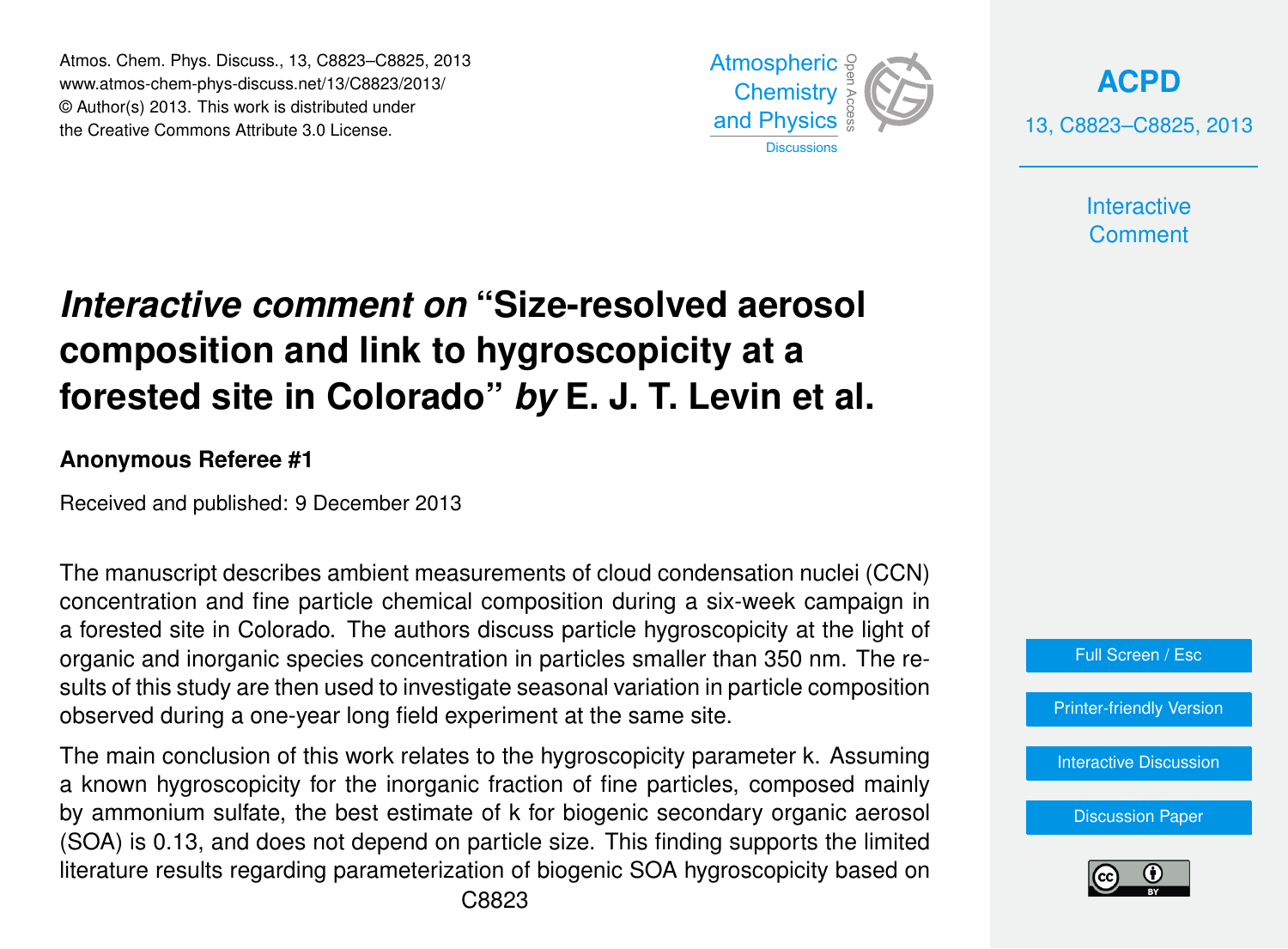ambient measurements.

Overall the manuscript is clear and exhaustive. The study is properly put into the context of the existing literature and the current knowledge.

## Major comments

The conclusions are based on a series of assumptions including knowledge of aerosol component density, knowledge of inorganic aerosol k, negligible concentration of dust and black carbon in particles smaller than 350 nm, and internally mixed aerosol. Literature works cited in the manuscript proves that most of these assumptions hold. The internal mixing assumption is not discussed in the text, but it is reasonable, considering that the site is a background area not affected by fresh primary emissions. Nevertheless, the assumption about black carbon needs further discussion.

The authors claim that BC mass fraction is below 5% in fine particles (the term "fine" usually refers to PM2.5 or PM1). No information is given about BC mass fraction in the size range considered in this study (particles smaller than 350 nm). To support the assumption that BC is not affecting particle mass below 350 nm the author should add some information about expected size distribution of fresh and processed BC, for example citing literature studies (Onasch et al., 2012; Massoli et al., 2012).

Since no data on BC size distribution are available, it would be useful to clarify what would be the effect of BC presence on the estimated k. Evaluate also if BC presence could affect density calculation and thus the conversion of vacuum aerodynamic diameter into mobility diameter.

## Minor comments

In the discussion section the authors mention that a larger variability of k has been observed for aged SOA (Page 23827, line4). It would be useful to present these data in the introduction (for example at page 23819, line 17), referring to smog chamber experiments and ambient observations in SOA dominated environments (Pringle et al.,

**[ACPD](http://www.atmos-chem-phys-discuss.net)** 13, C8823–C8825, 2013

> **Interactive Comment**



[Printer-friendly Version](http://www.atmos-chem-phys-discuss.net/13/C8823/2013/acpd-13-C8823-2013-print.pdf)

[Interactive Discussion](http://www.atmos-chem-phys-discuss.net/13/23817/2013/acpd-13-23817-2013-discussion.html)

[Discussion Paper](http://www.atmos-chem-phys-discuss.net/13/23817/2013/acpd-13-23817-2013.pdf)